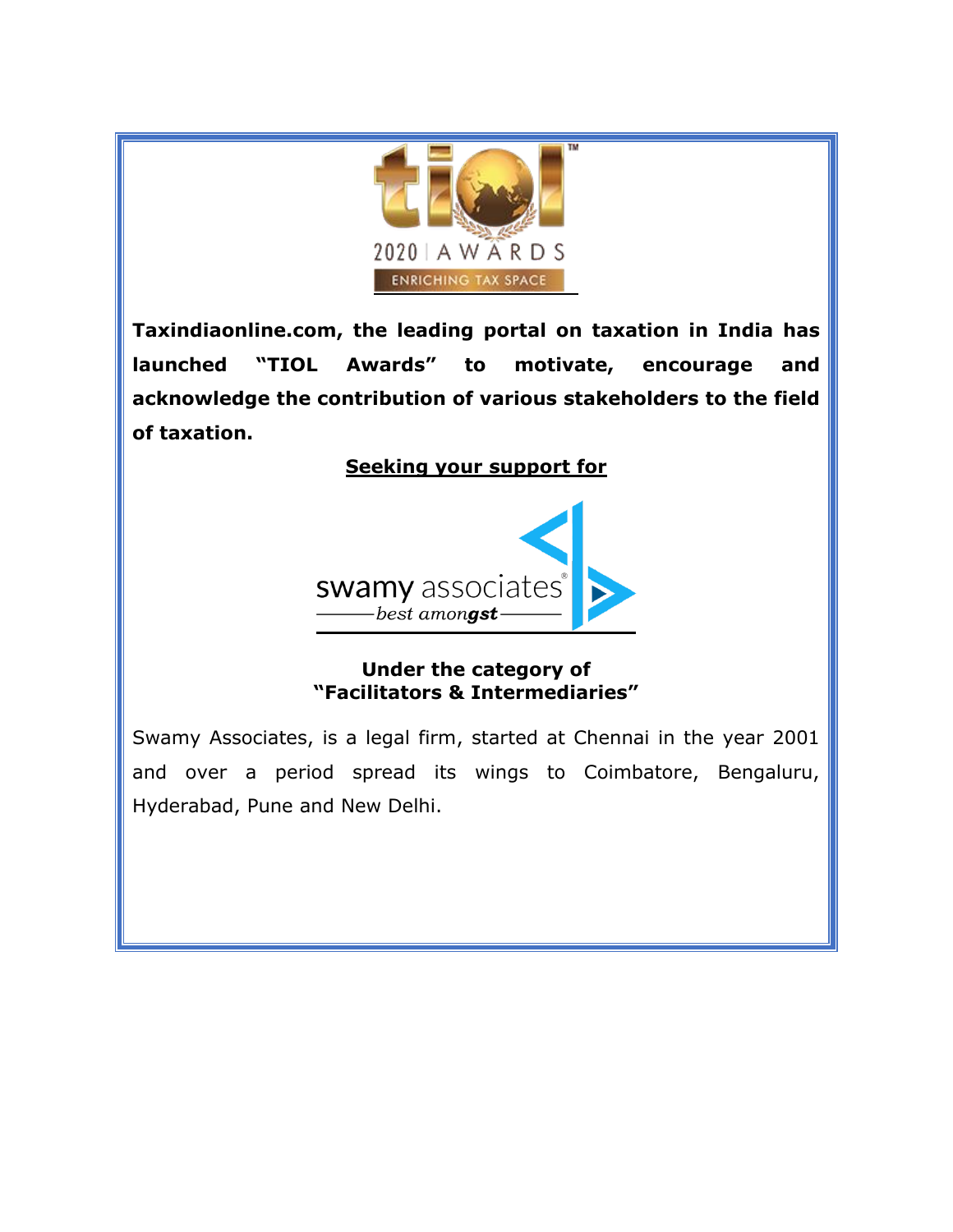Swamy Associates provides high quality consultancy services and litigation support in the domain of indirect taxes. Professionals of high standards, having practical experience in tax administration form the backbone of Swamy Associates ably supported by young talents. Advocates of Swamy Associates appear regularly before all benches of the CESTAT, various High Courts and Supreme Court and have several hundred reported judgements to their credit.

Swamy Associates caters to a wide spectrum of clientele from diverse fields, such as automobiles, textiles, construction and EPC Contractors, ITES providers, Government Departments, PSUs, etc.

Swamy Associates provide constant handholding support to their clientele in their day to day compliance of indirect tax laws and the committed professionals of Swamy Associates are available 24 X 7 for their clientele's needs.

The yeomen and timely support provided by Swamy Associates to their clientele in the complex GST law and procedures is widely appreciated by the clientele. Please support Swamy Associates' nomination for the award under the category of "Facilitators & Intermediaries".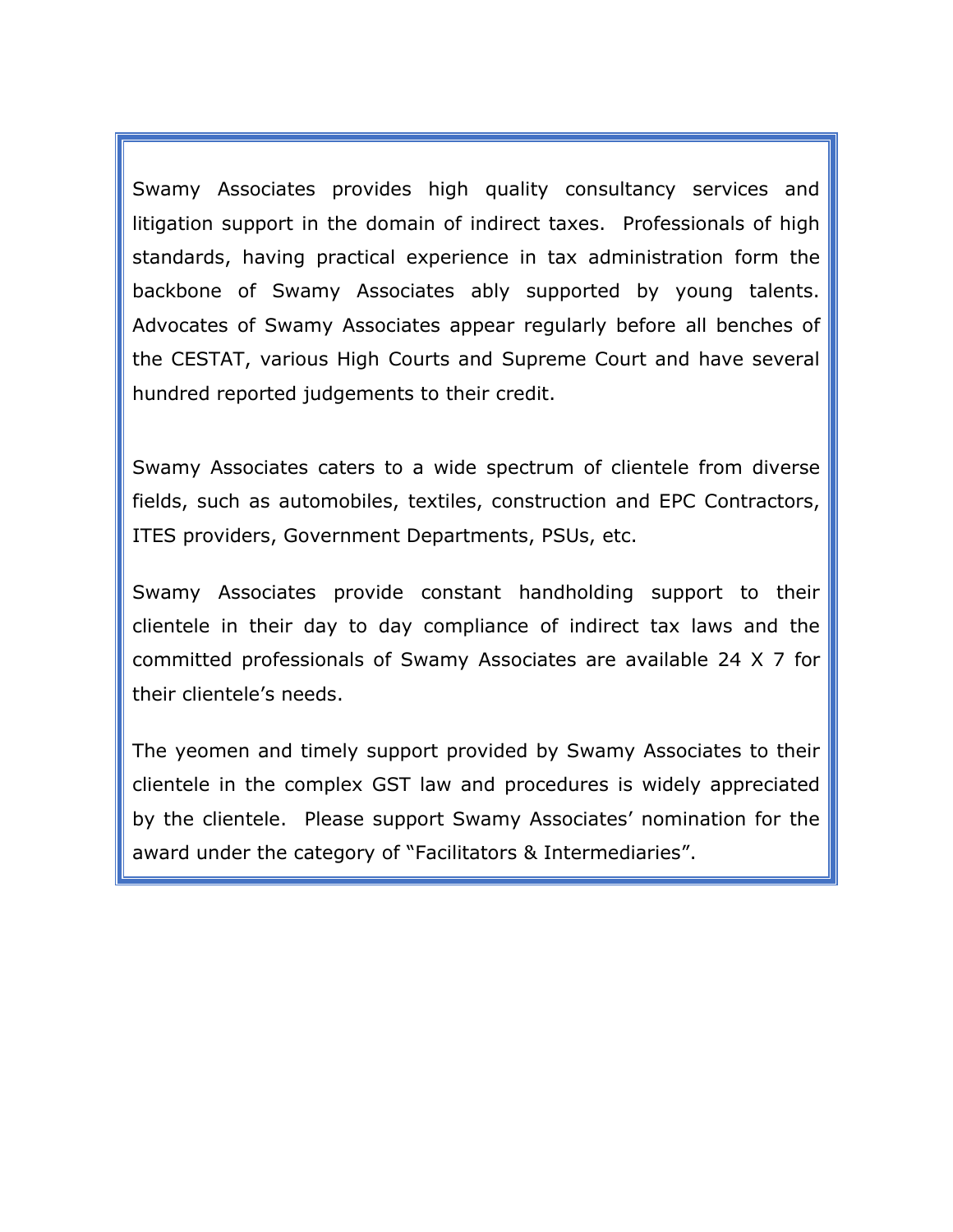## **Also Seeking your support for**

**G. Natarajan**



**Under the category of** 

#### **"Fiscal journalist and columnist"**

**hri. G. Natarajan,** is an advocate by profession. He is also an Associate Member of ICMA (ICWA). He has a decade of experience in the Customs and Central Excise department and more than 15 years of practice (since 2003) in all benches of CESTAT and various High Courts and Supreme Court. He is a senior partner in the legal firm **M/s. Swamy Associates.** 

**Shri. G. Natarajan**, is a well known writer on indirect taxation for over 20 years and more than 500 of his articles have already been published in the leading magazines / portals on taxation, namely, **Excise Law Times, Service Tax Reporter, taxindiaonline.com, taxmann, taxscan, etc.** The dissemination of knowledge, in a lucid manner through his incisive articles has deared himself with all those associated with indirect taxation. Any search in google for any topic under indirect taxation is sure to throw out an article written by G. Natarajan and he has covered a wide spectrum of issues in his articles.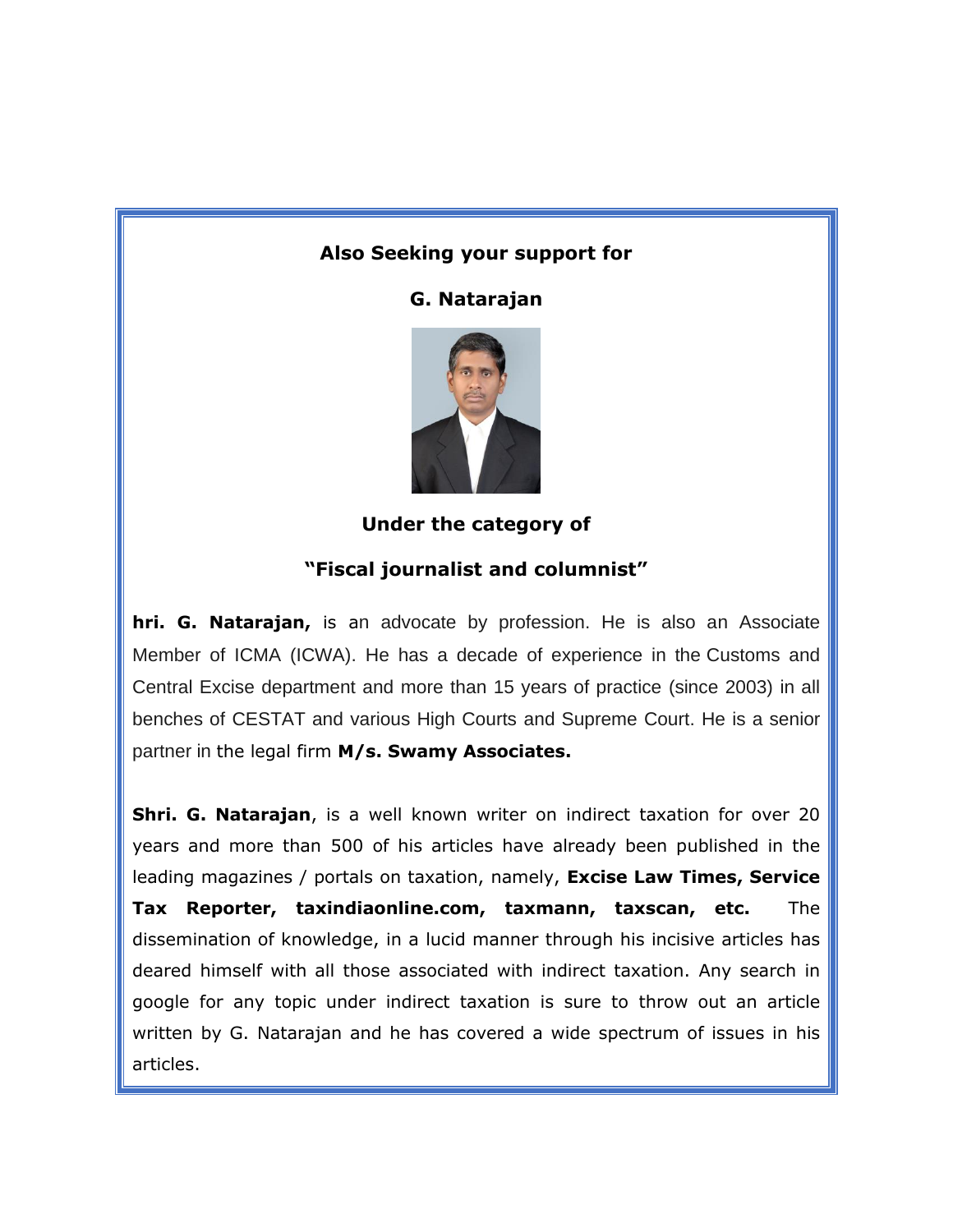His analytical articles are useful not only to the tax payers and professionals but also to Government, where many amendments in law have been made based on the issues highlighted by Shri. G. Natarajan.

He has also authored a book titled "Demystifying GST for Construction Industry" which was published in May 2019. Shri G. Natarajan, regularly gives presentations / lectures on Indirect Taxes, including GST, before various industrial forums and industrial houses across the country. To name a few, Builders Association of India, Indian Chamber of Commerce and Industry, Coimbatore, Southern India Engineering Manufacturers Association, Coimbatore, Tamilnadu Spinning Mills Association, Institute of Chartered Accountants of India, Tamilnadu Windpower Association, International Chamber of Indirect Tax Professionals, Hindustan Chamber of Commerce, Association of Chartered Accountants, Tirumala Tirupati Devastanam, etc.

He is also a regular guest faculty for the Institute of Chartered Accountants of India, Commercial Taxes Department, NACIN, and Income Tax Department.

\*\*\*\*\*\*